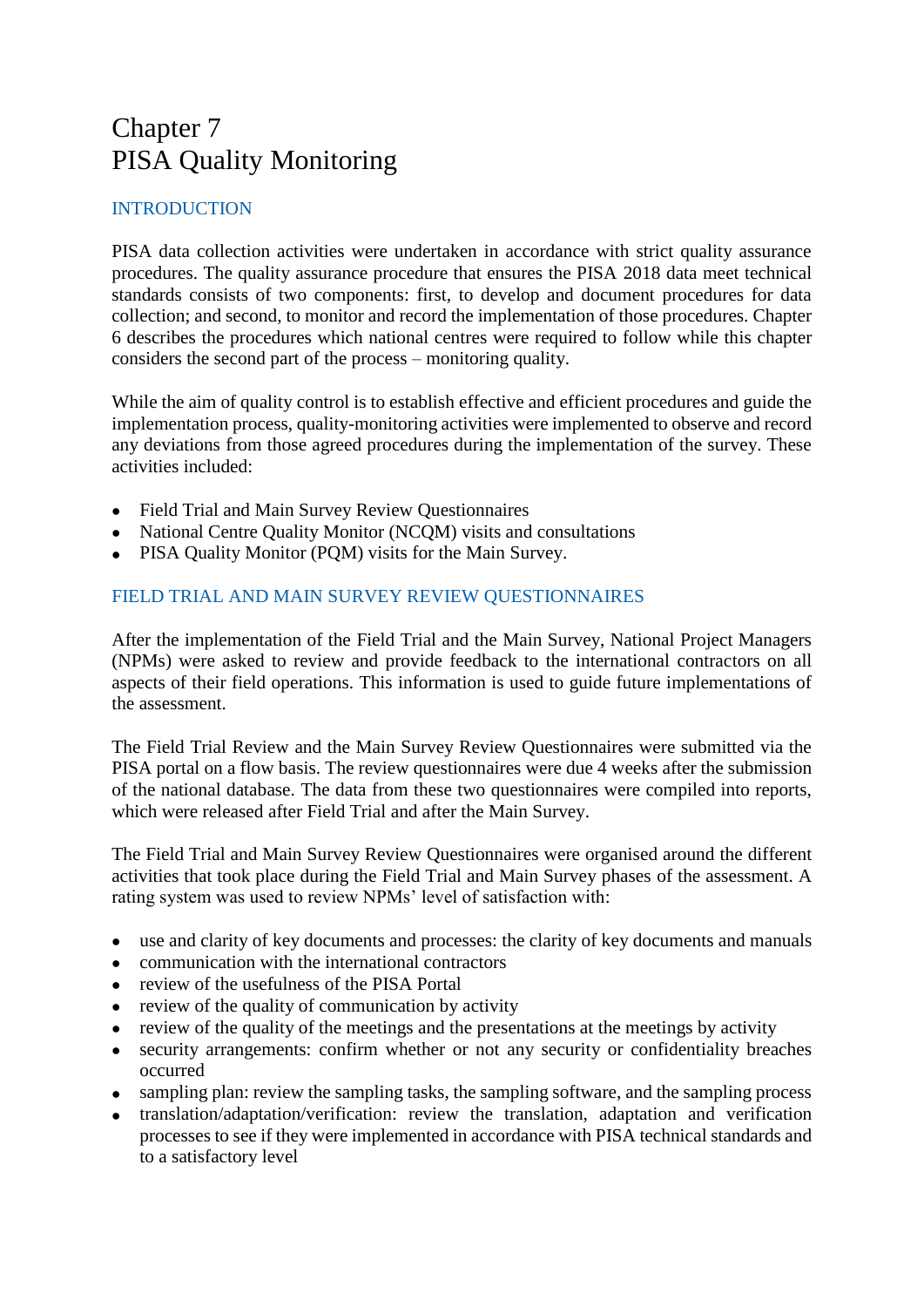- test administration: review school-level materials and the process for adapting them, the webinars given on test administrator training and gaining co-operation, and other test administration procedures
- coding: review coder training, coding systems, and coding occupational categories

data management: review data management processes, including data entry, data importing, and data submission were made available to all monitors upon receipt of their signed confidentiality agreement. Self-training involved reading the materials and completing a quiz. The quiz was reviewed by survey operations staff who provided feedback on incorrect responses. After completing this self-study, PQMs were required to participate in two trainings: a webinar conducted by the survey operations contractor to review their role and responsibilities, and a Test Administrator training conducted by the National Centre to familiarise PQMs with national procedures and policies. While attending the national Test Administrator training, PQMs filled out an observation form, called the Test Administrator Training Observation Form, and submitted it to the survey operations contractor. This form documented information about the number of Test Administrators that were trained, the duration of the training, and the content of the training.

At the same time, the international survey operations contractor provided support and addressed any issues or concerns via email, telephone, WhatsApp or Skype. The PQMs and the international survey operations contractor collaborated to develop a schedule of test administration site visits to ensure that a range of different schools was covered and that the schedule of visits was both economically and practically feasible. The international survey operations contractor paid the expenses and fees directly to each monitor.

The School Co-ordinator in each school was responsible for providing a link between the NPM and the school, its students, parents, teachers, and principal, as well as organising a suitable venue for the testing. The international survey operations contractor supplied each PQM with a list of schools he or she was scheduled to monitor. This list included the contact information for the School Co-ordinator for each school so the PQM could obtain details for the test day.

The majority of school visits were unannounced to the Test Administrator. This, of course, was not possible where the Test Administrator and the School Co-ordinator were the same person (School Associate).

#### **Information collected in PQM visits during test administration**

A Data Collection Form (DCF) was developed for PISA Quality Monitors to record their observations systematically during each school visit. The form covered the following areas:

- preparation for the test session
- conducting the assessment
- administering the questionnaire
- general questions concerning the test session.

PQMs recorded all key test session information using a hard copy of the Data Collection Form. After each session, the monitor entered the data from this form into PDF version that was submitted to the international survey operations contractor by email. This form provided detailed data on test administration, including: